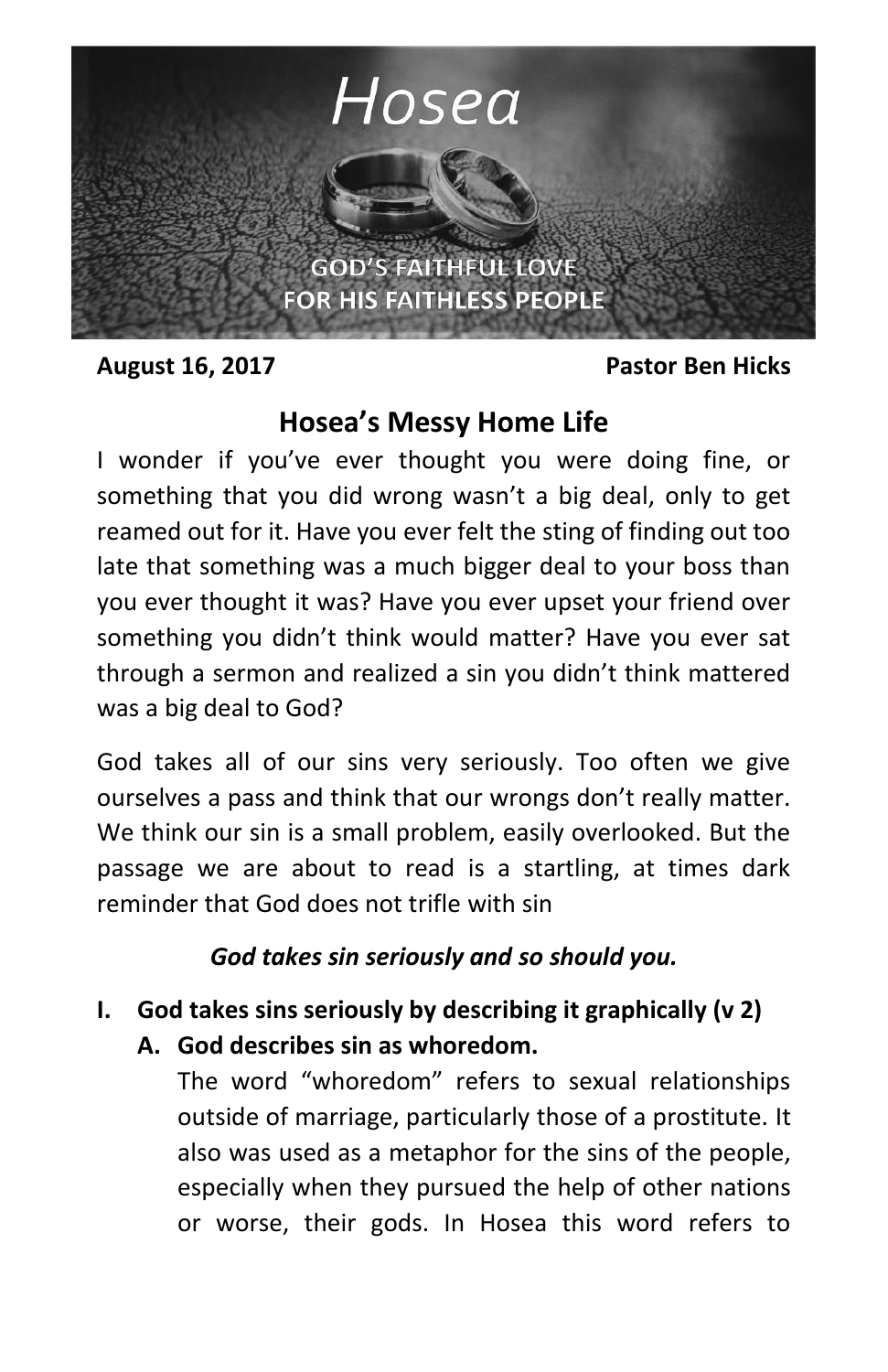adultery (1:2), seeking help from pagan rituals (4:12) and sacrificing to other gods (4:13), and general sexual immorality (4:14).

In the NT, idolatry is seen as being covetous because we are desiring other things more than God (Colossians 3:5), and such idolatrous cravings are also viewed as infidelity (James 4:1-4).

### **B. God describes sin as forsaking him.**

Israel did not see themselves as having forsaken God, but he did. God views empty ritual on his behalf with a heart that is far away as forsaking him.

## **II. God take sin seriously by punishing it severely (vv 3-5)**

- **A. God describes the judgment to come with a name.**  You may wonder why God chose the name Jezreel means when the  $2^{nd}$  and  $3^{rd}$  name are such obvious judgments, but this name is quite rich and demonstrates God's judgment in at least 3 ways.
	- 1. Jezreel was the site where Naboth was murdered by Jezebel for his vineyard (1 Kings 21), and as divine punishment where Jehu murdered Jezebel and Ahab's descendants (2 Kings 9:30-36, 10:11).
	- 2. Jezreel sounds like Israel in Hebrew (yiśrā'ēl [Israel] yizrĕ'ēl [Jezreel]) and so serves as a model of the corruption and violence that came to characterize all Israel.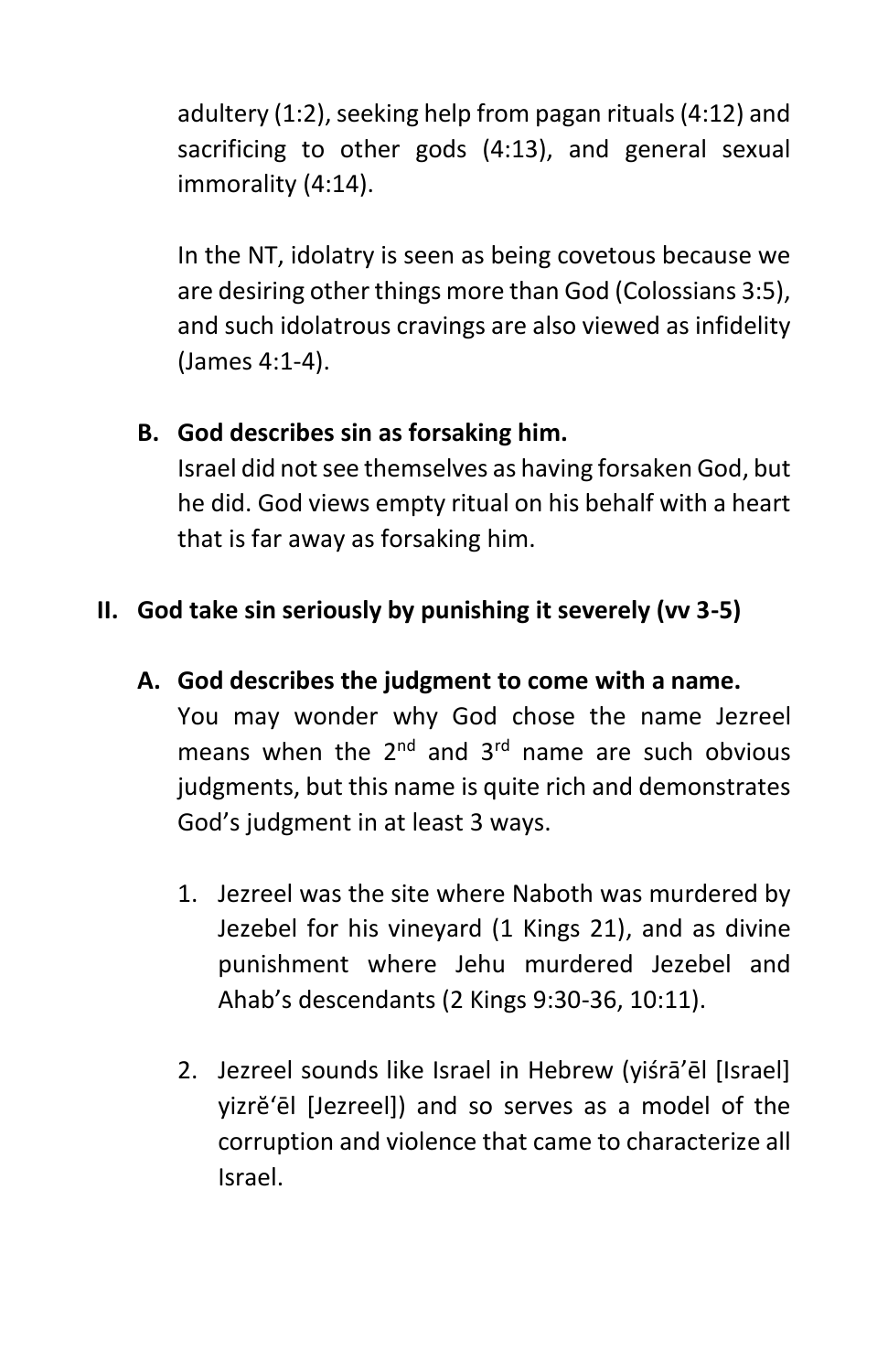- 3. Jezreel means "God scatters" and can refer both to the scattering of the nation and the planting of them later (Hosea 2:22-23).
- **B. God details the judgment to come with a prophecy.** 
	- **1. God warns he will bring bloodshed on the land.**
	- **2. God warns he will end the kingdom of Israel.**
	- **3. God warns he will crush the military of Israel.**
- **III. God takes sin seriously by running out of mercy (vv 6-7)**
	- **A. God warns that he will cease showing mercy (v 6).**
		- **1. God will no longer feel for the nation of Israel.**

This word for mercy could be translated either "compassion" or "mercy." It is related to the Hebrew word for stomach, because it is something you feel deep down in the pit of your stomach when someone is in a pitiable condition (Psalm 103:13). It is often used in connecting with orphans and widows (), and with captives of war (Jeremiah 42:12).

#### **2. God will remove Israel from the land.**

This is another difficult passage to translate. The ESV has "that I will forgive them at all" while the HCSB has "I will certainly take them away." While both are possible, the HCSB is better in this instance and think this is God specifying what his lack of mercy will look like: the removal of Israel from their promised land.

**B. God contrasts with the mercy he will show others (v 7).** As if to add insult to injury, God informs the northern ten tribes that while they will no longer be shown mercy, the southern tribes will be. He prophesies here